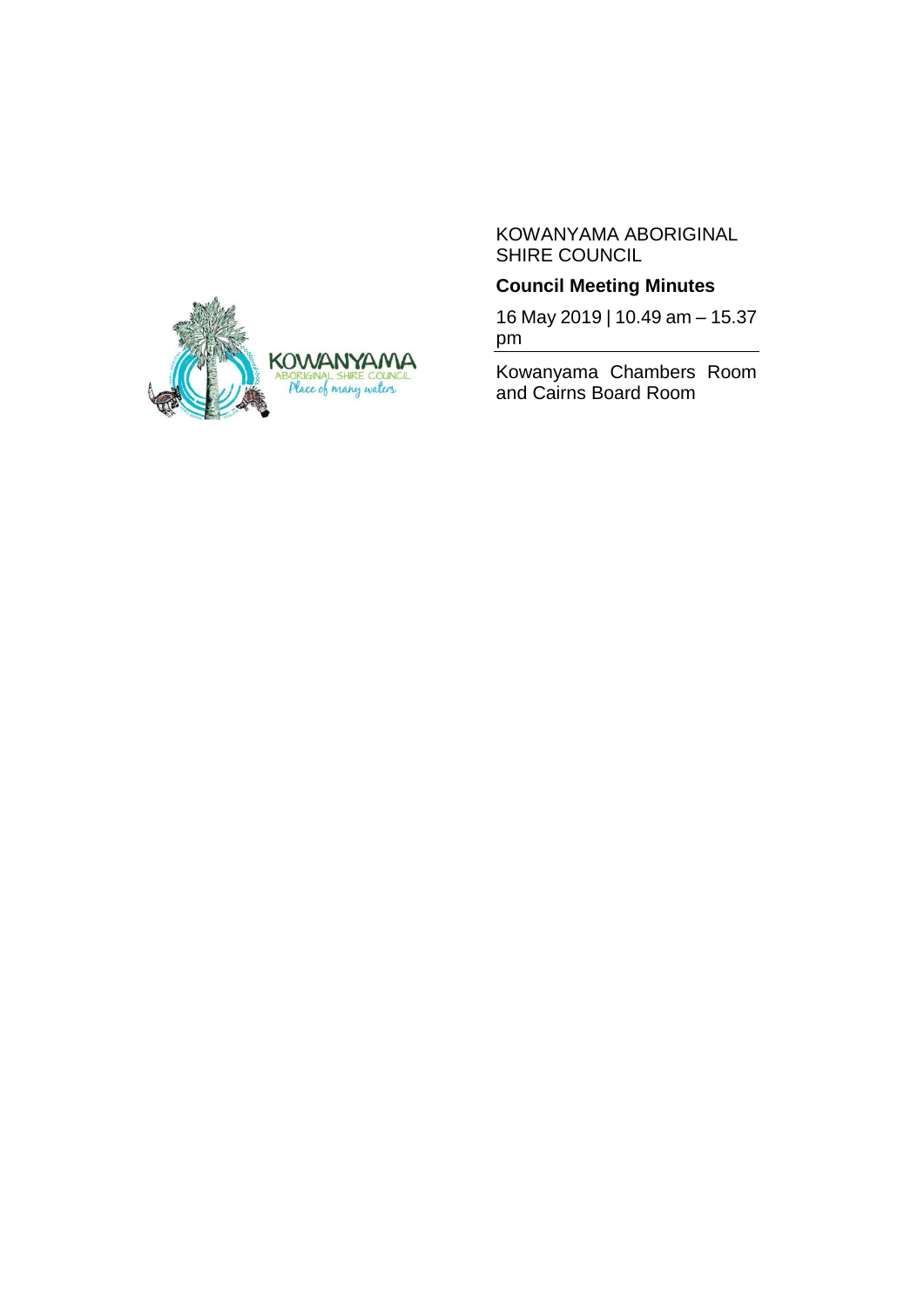## **Present:**

**Councillors**

Mayor Michael Yam (Chair) Cr Aaron Teddy Cr Wendy Wust (Teleconference) Cr John Fry

# **Executive**

Gary Uhlmann, Chief Executive Officer Katherine Wiggins, Governance and Operations (EMGO) Andrew Hay, Executive Manager Finance (EMF) Tom Corrie, Executive Manager Infrastructure, Works and Projects (EMIWP) Chris Delaney, Executive Manager Human Resources (EMHR) Michelle Vick, Executive Manager Community Services (EMCS)

# **Apologies**

Deputy Mayor Territa Dick

# **1) Welcome & Apologies**

The Mayor welcomed Councillors to the meeting. Mayor also welcomed Gary Uhlmann council's new CEO.

# **2) Updates to Councillor Register of Interest or Related Parties**

Nil

# **3) Minutes from Previous Council Meetings**

| <b>RESOLUTION - Minutes</b>                                                                                                                  | <b>Moved Cr Teddy</b>                   |
|----------------------------------------------------------------------------------------------------------------------------------------------|-----------------------------------------|
| <b>Minutes for April Council Meeting</b>                                                                                                     | <b>Seconded Cr Yam</b>                  |
| That the minutes of the April 2019 Council<br>meeting be adopted as true and accurate<br>with changes to be made regarding the<br>apologies. | <b>MOTION CARRIED,</b><br>All in favour |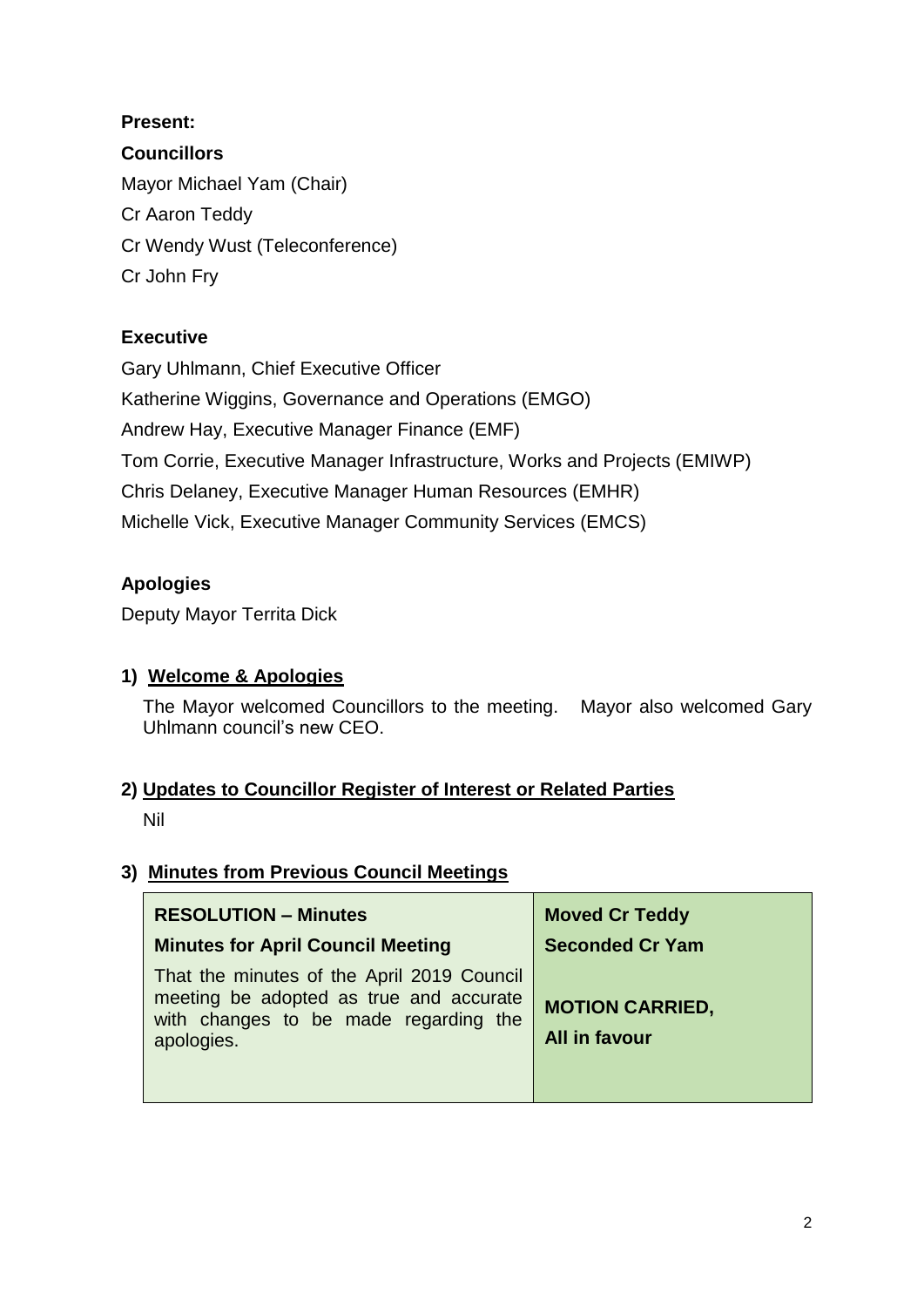Council sought clarification on the ownership of the batching plant, materials and equipment. If the batching plant has been sub-contracted to another firm the terms of the contract with Wren would still be binding (prices, fees and charges).

### **Action Item**

EMIPW to clarify ownership of the batching plant with Wren Constructions.

It was noted that the current batching plant contract expires in June 2019 and that there may be insufficient time for council to award a tender by the expiry date.

#### **Action Item**

EMIWP to review the timeline for a batching plant tender and consider extending the current contract by 1 month if required

#### **Action Item**

CEO and Mayor to discuss with Ergon about the boxes around the power supply as they have changed to plastic. Birds are eating through the plastic and getting to the cables

#### **4) Action Items from Council Meeting**

- a) Ms Wiggins presented the actions from the March Council meeting.
- b) Ms Wiggins presented the "All Current Action Items".

Discussions were held about the Men's Shed and mains power versus solar power. Cr Fry stated that Ergon had advised that it will be at least 6 - 7 months Ergon would be able to connect mains power. Councillors agreed that this timeframe is too long. Councillors asked if as a temporary measure Men's Shed could use a genset to power up the site. If mains power is connected to the site it will be completed as underground power.

#### **Action Item**

Office of the CEO to work with EMIPW to obtain a generator to use at the Men's shed

Discussions were held about the dump. With the current location the burning and smoke is too close to town and proves a health hazard. The ICCIP funding currently is for maintenance of current dump. Any move of the dump will require further funding.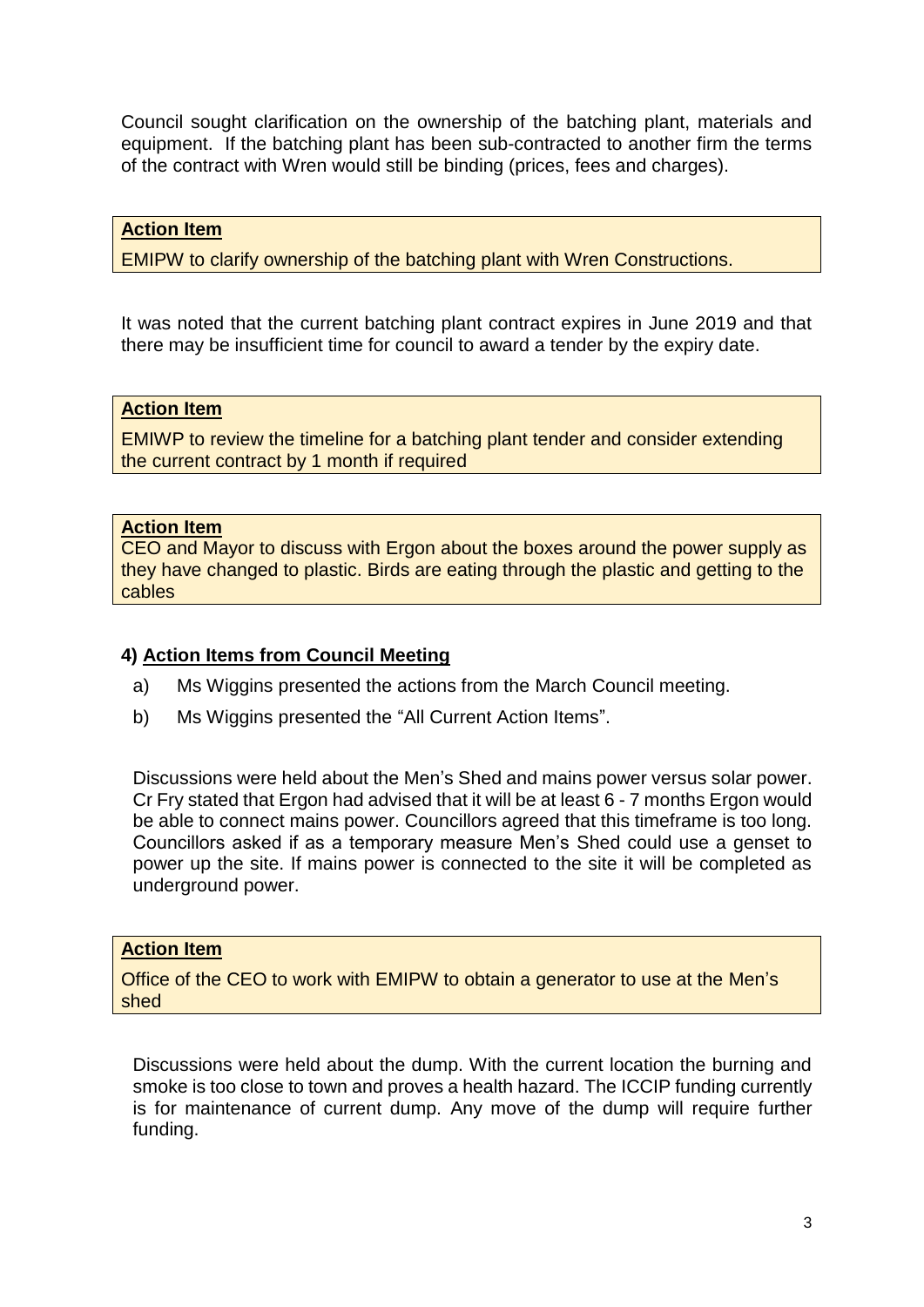### **Action Item**

EMIWP to review the costs of moving the dump and whether ICCIP funding would funds the move. Also to review the Masterplan that DATSIP is currently developing to ensure the new dump site is identified in the planning

### **Action Item**

EMIWP to progress the requested land lease with Thomas Hudson and coordinate with EMGO

## **5) Departmental Updates**

## **a) CEO Update**

No updates provided by CEO as this was his first council meeting.

### **b) Governance and Operations**

Ms Wiggins provided a monthly update.

#### **Cattle Company**

Executive Manager Governance and Operations (EMGO) met with Price Waterhouse Coopers on Wednesday 8 May 2019. The purpose of the meeting was to progress generating the information requested by the Steering Committee in order to make a decision on the future of the cattle company (value of the company, number of jobs, alternative options). Details will be provided in the coming week.

Current options:

- Create a new structure to operate the Cattle Company
- Sell remaining assets and hold funds in trust until another enterprise is identified
- Potential transfer of the remaining share to another community organisation

PWC noted that a muster will be coordinated by Wheatley Rural Contracting in the next two weeks in order to value the stock of the company and to ensure the welfare of the cattle. EMGO stated to PWC that it was vital for local people to be involved in the muster, Wheatley Rural Contracting will contact council in the coming days to communicate their plans for employing local people.

### **Action Item**

EMGO to continue to work with PWC to ascertain value of the company, cattle numbers and options for future governance.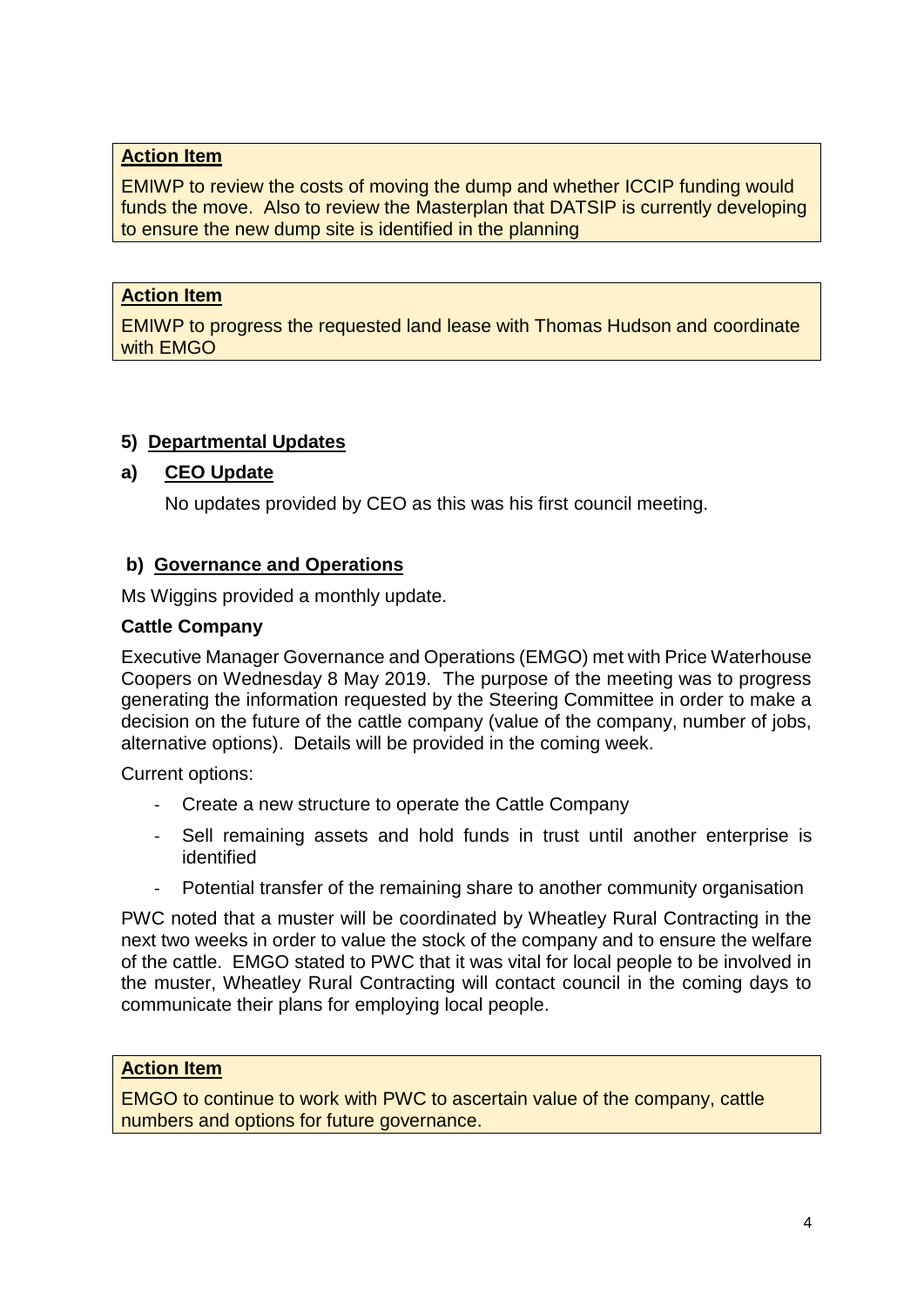### **Action Item**

EMGO to confirm with PWC that the muster is only to count and assess the state of the cattle and note cattle sales

#### **Leases**

**Ongoing** 

- Sports and Recreation Association– Canteen and Blue Cafe
- RAATSIC additional office space
- Apunipima social and emotional well-being center
- Anglican Diocese church, store and residence

### **Internal Audit**

Following their recent visits, Altius have provided an internal audit report. Key identified items for improvement are:

- Enhancing procedures to record attractive and portable items (items under \$5000, such as cameras, telephones and IT equipment)
- Enhancing travel and accommodation forms to accurately detail the purpose of the travel

The full report will be discussed at the Audit and Risk Committee Meeting that will be held on 27 May in Cairns.

## **Operational Plan**

Work on the 2019-2020 Operational Plan has commenced. The plan will link to the budget and will be presented at the same council meeting. A workshop will be organized with Councillors to review the draft 2019-2020 Operational Plan.

#### **Ngethn o' Festival**

EMGO, as A/CEO, attended a teleconference with Viv Sinnamon on 24 April to discuss the upcoming festival on the 1, 2 and 3 July 2019 . The festival is not intended to attract tourists, instead the festival will showcase arts to community members and stakeholders with the online presentations being available for external participants. The Guest House is intended to be used as an exhibition Centre for the festival. EMGO is currently working with Infrastructure to develop a cost effective scope of works for repairs needed to the building to make it safe for the purpose of the exhibition.

#### **Justice Group**

As agreed at the Justice Group meeting earlier in the year a letter has been drafted on behalf of the Justice Group to advocate for the need for sentencing options and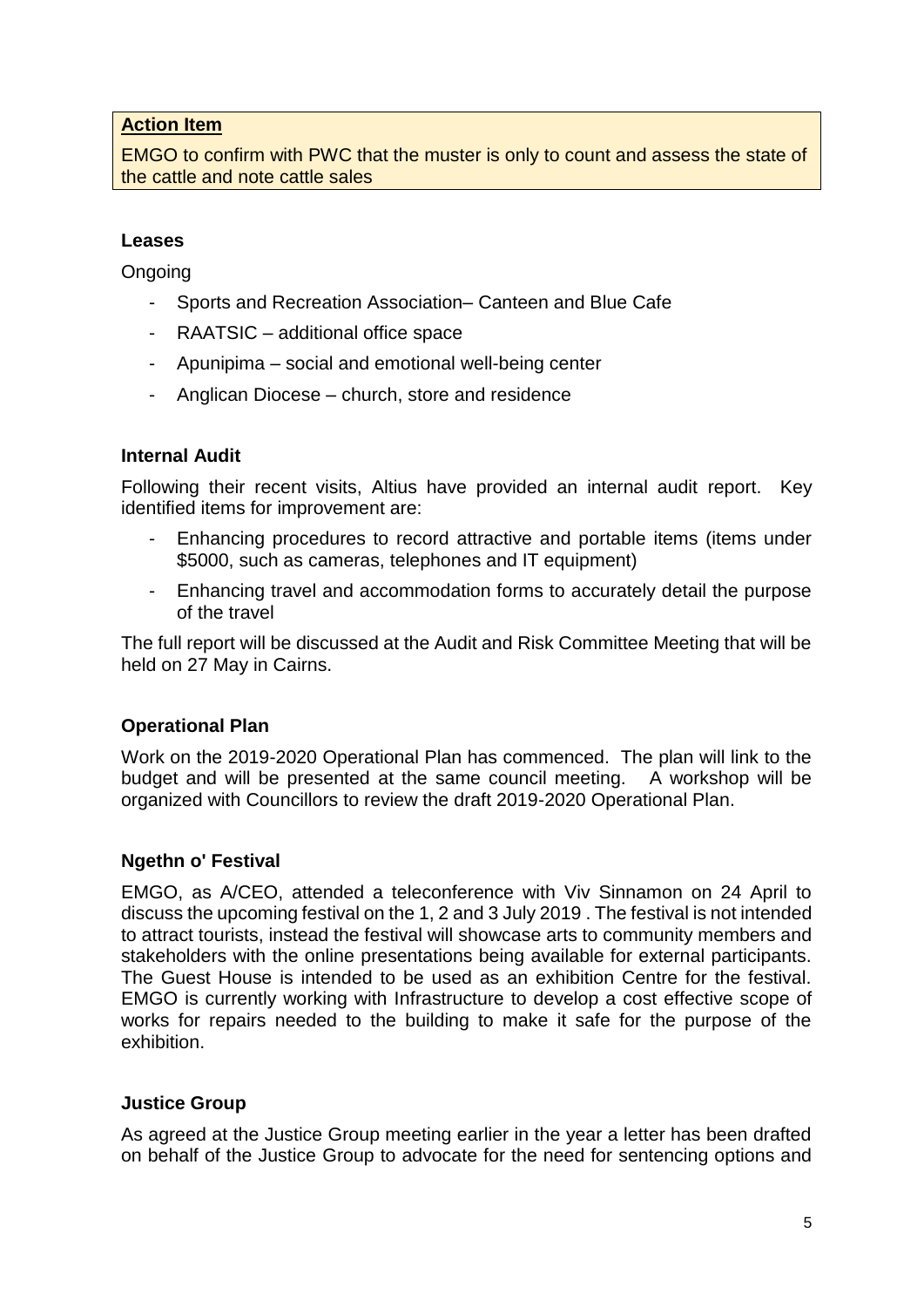amendment to the Alcohol Management Plan (AMP). A reply from the Justice Group has not yet been received.

#### **Action Item**

Mayor and CEO to meet with Justice Group coordinator to discuss future Justice Group meetings.

### **Advocacy Torres and Cape Indigenous Council Alliance (TCICA)**

The minutes from the previous meeting were presented. Council gave apologies for the meeting being held this week due to other commitments.

TCICA has received correspondence from the Deputy Premier regarding Pama Futures. The letter also notes the "Thriving Communities" agenda.

### **Housing**

The federal government have announced that they will directly fund local councils for new housing if they are elected. Labor has provided a commitment to also provide funding however it is likely that would be directed through the state,. Council will work with the successful party to advocate for council's housing needs.

#### **Men's Shed**

Following a meeting with Damien Walker, Government Champion, a decision is required from Council on whether we wish to invest in the funding gap to obtain mains power, or comply with the original scope of works for solar power. A report is being presented at the council meeting today.

#### **Newsletter**

A newsletter will be produced in the coming weeks.

#### **Information Technology**

Council is transitioning from Future Computers to Fourier in June 2019. Further details to be provided once the transition dates are confirmed.

## **Council broke for lunch at 13.30 Council meeting resumed 14.05**

#### **c) Finance**

Mr Hay provided the monthly Finance Report

#### **Financial Report May 2019**

A monthly Finance report for the month of April 2019 has been prepared as at Attachment 1. Key points from the April 2019 YTD report are as follows:

- net result is a \$461k deficit, this is \$685k less than budget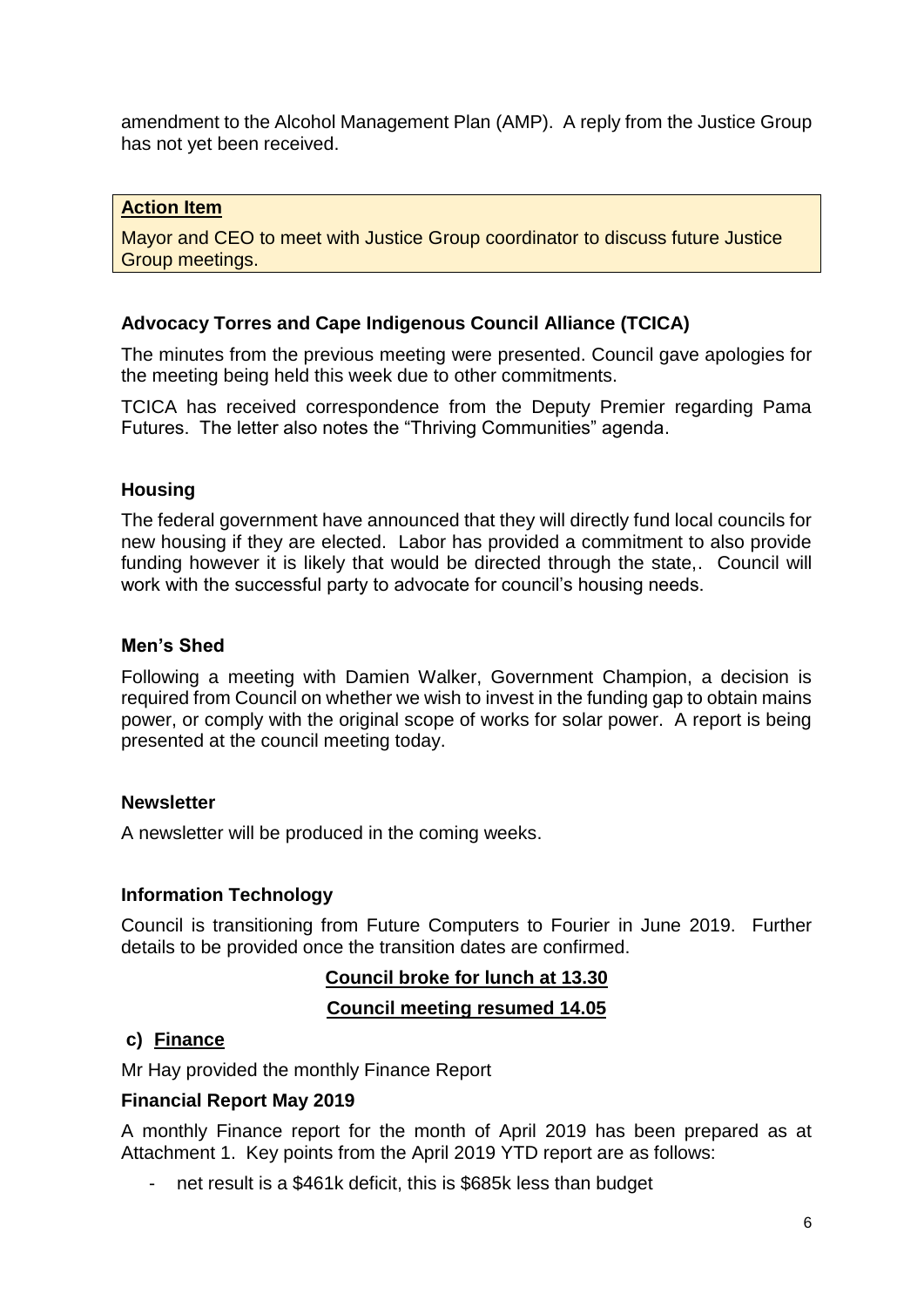- actual net income is \$29,569 this is \$4,232 k lower than budget
- actual expenditure is \$30,030, this is \$3,547k lower than budget
- Untied Cash Funds balance is \$4,658k

### **Credit Card Acquittal**

The latest status on acquittal of the Council's credit card was also presented

### **d) Infrastructure Works & Projects**

Mr Tom Corrie presented the monthly report

#### **Executive Summary**

All Departments within the Infrastructure Portfolio are continuing to implement improved productivity strategies. The roads have opened and the departments are seeing increased attendance work from external contractors.

#### **Works - Roads**

The ATSI TIDS allocation for 18/19 needs to be allocated to a specific project and completed before June 30 2019. It is proposed that this allocation be utilised to stockpile gravel for the Topsy Road and if possible an opening grade on the Topsy Road.

| <b>RESOLUTION - Council agreed to allocate</b><br>ATSI TIDS money to Topsy road resurfacing<br>with gravel and grading the roads | <b>Moved Cr Yam</b><br><b>Seconded Cr Teddy</b> |
|----------------------------------------------------------------------------------------------------------------------------------|-------------------------------------------------|
|                                                                                                                                  | <b>MOTION CARRIED,</b><br>All in favour         |

The formation work undertaken last year has washed away during the wet season, this formation work will be fixed under the DFRA, and the stockpile of gravel proposed for the current ATSI TIDS allocation can then be used to cover the new formation works on the Topsy Roads. This will improve the road and provide improved road resilience throughout the next wet season.

Training of local workers/operators needs to be undertaken before KASC can undertake works on its own, partnerships with local and external contractors will facilitate this skills and knowledge transfer to Council staff.

### **Action Item**

EMIWP to follow up request from Robert Holness regarding cutting a pathway through the park reserve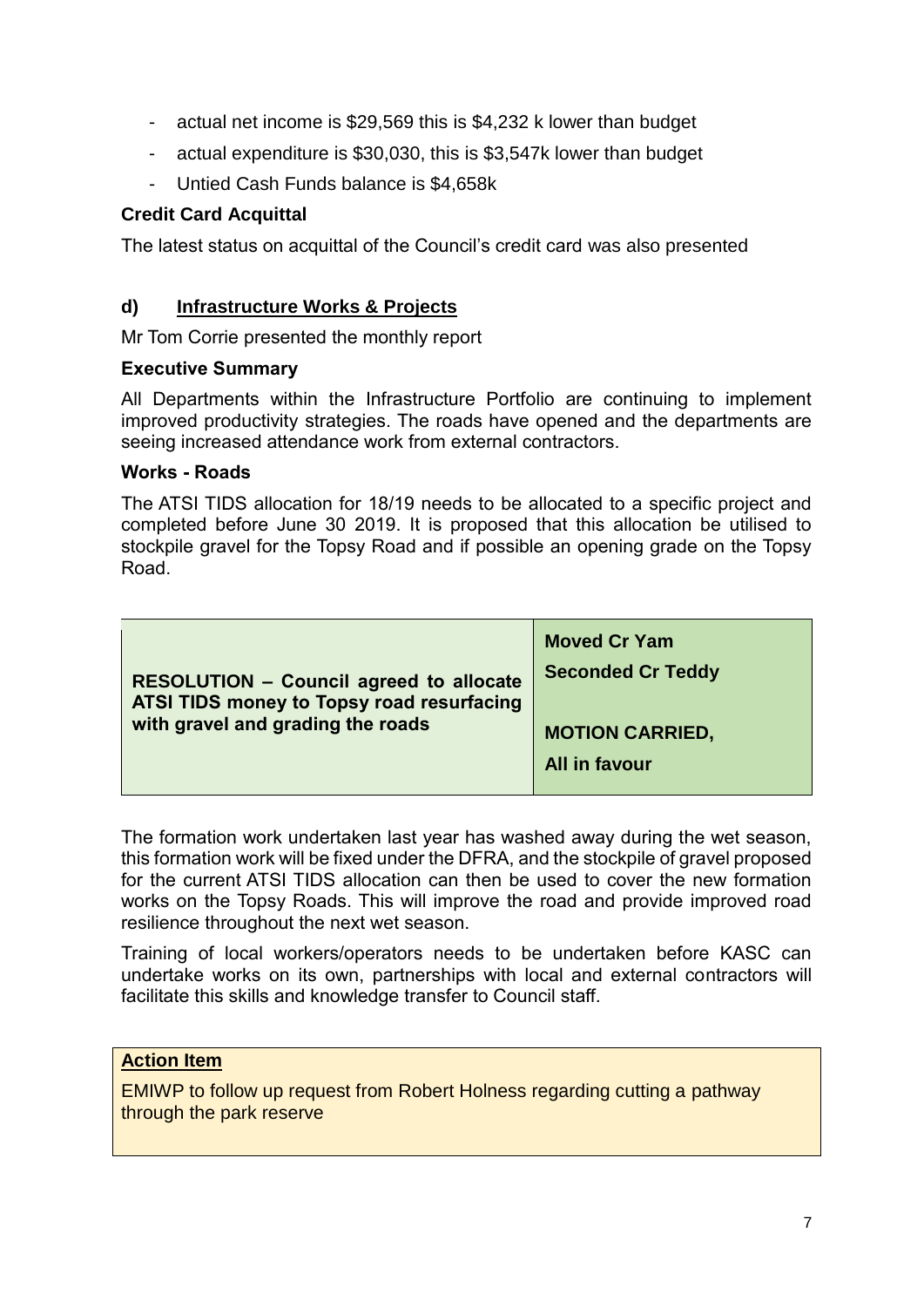#### **Works - Building Services**

Building Services team continue to improve the completions under the BAS responsive maintenance program. Building Services Manager position advertised.

#### **Action Item**

EMIWP to follow up on a temp to assist building manager with the invoicing.

Council have advertised for another fully qualified carpenter to assist building on the improvements in the ongoing program and skills sets of community people. It is also proposed to have a section of our building team focusing on Council owned properties.

Training Centre Accommodation – 90% complete, internal kitchen and laundry to complete

Men's Shed – 80% complete, plumbing septic tanks outstanding, mains power review continues

Airport Terminal Stage 2- Concept drawings presented, surveyor attended and completed

#### **Action Item**

EMIPW to clarify with EMF about 30 June 18 and Jason Gould project management extension

Indigenous Communities Critical Infrastructure Program - Andrew Healey, Essential Services Manager/Internal Project Manager and I are liaising with Paul Cleminson (DLGRMA) in relation to submitted Project Management Plans. Have assessed and prioritised critical upgrades required in community and submitted to DLGRMA.

Workshop – booking calendar and work flow chart developed, parts availability impacting on work and turnover in workshop, Workshop Manager Position has been advertised.

### **Action Item**

CEO to consider moving fleet and asset management to finance

#### **Action Item**

EMIPW to develop a workshop strategy for next financial year

Airport – Airport team currently servicing on average 7-8 aircraft per day. Aircraft refuel truck is ageing and requires major fit-out and service and have contacted a number of providers seeking quotes. Maintenance around runway and apron needs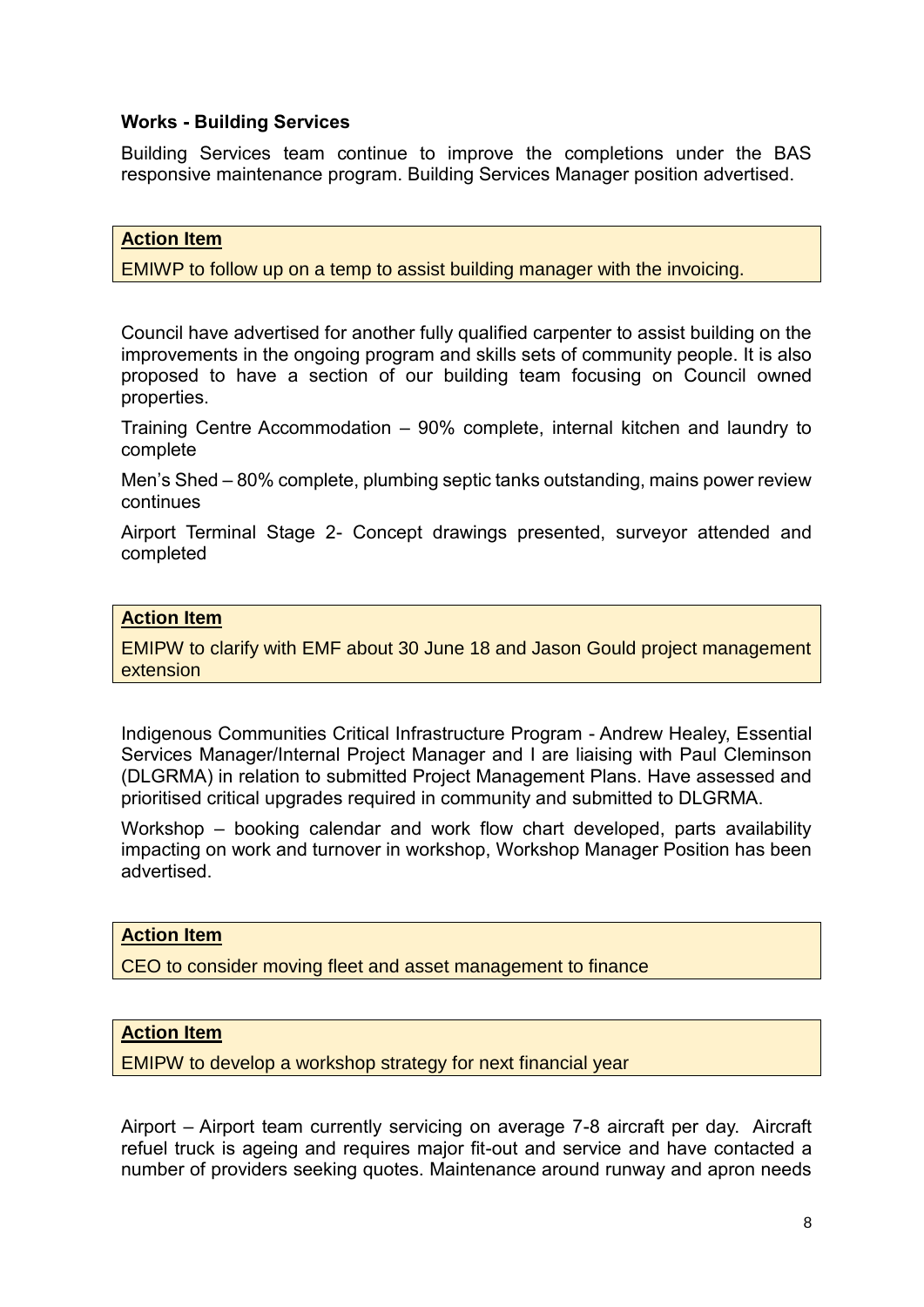to be undertaken on weekends (no scheduled flights) to minimise bird hazards. Back burns on the south western approach need to be commenced. A fire break needs to be cut on the western edge of the airport. Fit for purpose vehicles required to service airport include Safety Vehicle (4WD twin Cab Tray Back) and baggage tug.

#### **Action Item**

EMIWP to implement a plan to complete airport runway and apron maintenance

#### **Action Item**

EMIWP to identify dates for airport awards so CEO airport staff can attend

#### **Action Item**

All executive managers to ensure that they provide all capital works requests by Friday 17 May 2019

Lands Office/ Carbon Project – Council and Lands Office have taken possession of the 2 x Polaris Ranger Buggy's gifted by the university. These buggies will be utilised in the research program throughout the region. They will require conditional registration to access country from the ranger base.

#### **Action Item**

- EMIWP to provide details of 2 x Polaris to EMGO and EMF to update gift register

Fire Season – The Council needs to plan and implement a fire reduction strategy for the community. Most of the grasses are drying and a couple of fires have already started. Parks and garden have been cutting the high grasses bordering on the properties and fence lines. It would more appropriate to cut fire breaks with the grader, this is an option I will work on with the Executive as the costs are not known and unbudgeted for.

#### **Action Item**

EMIPW to plan and implement a fire reduction strategy

- Council agreed that ICCIP priority list will be presented at the June council meeting by EMIPW

#### **Action Item**

EMIWP to present ICCIP priority list to June Council meeting.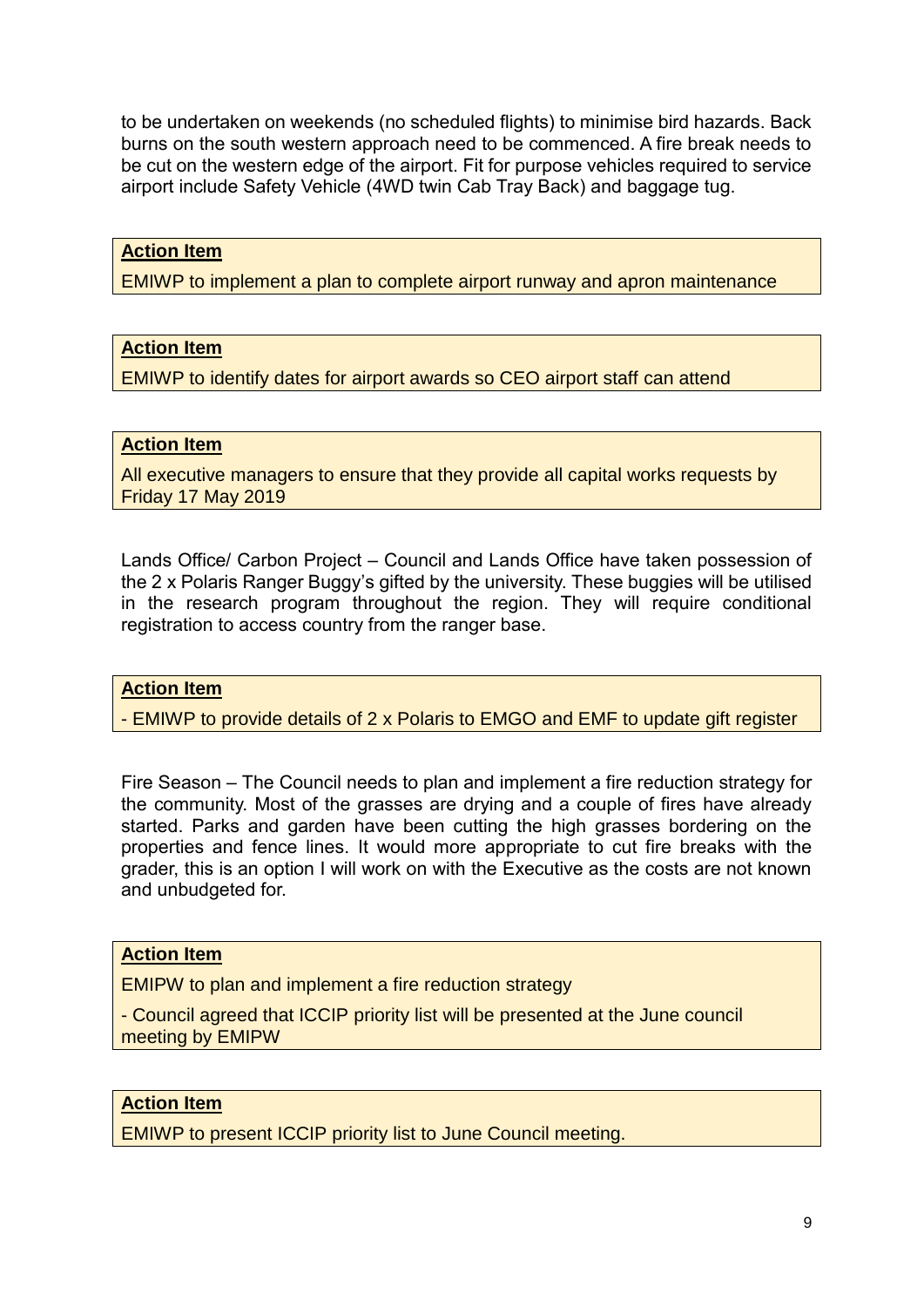## **e) Community Services**

Ms Vick provided the monthly update.

Overview- The Community Services Team is working well together. March saw the kickoff of monthly Team meetings for the Line Managers. This is an opportunity for Line Managers to share experiences, provide support and knowledge to each other and to collaborate and intertwine services to identify and close gaps for members of community.

Aged Care – Aged Care Staff and Clients are saddened by the loss of their long time staff and for many a family member. They have been closely supported by management and taken time together to quietly reflect with clients. We have also had a considerable injury in our kitchen with a severe burn requiring treatment in Cairns. The Aged Care Manager has continued to ensure that all clients are receiving meals during this busy time as she is managing all of the above in addition to preparing for Quality Review.

| <b>Statistics for the Month</b>  |             |      |            |     |                   |                          |
|----------------------------------|-------------|------|------------|-----|-------------------|--------------------------|
| <b>Admissions</b>                | <b>CHSP</b> |      | 3 HCP      |     | <b>Disability</b> |                          |
| <b>Discharges</b>                | <b>CHSP</b> |      | <b>HCP</b> |     | Disability        |                          |
| <b>Number of Meals</b>           | <b>CHSP</b> | 1436 | <b>HCP</b> | 850 | <b>Disability</b> | 10                       |
| <b>Number of Transport Trips</b> | <b>CHSP</b> | 176  | <b>HCP</b> | 140 | <b>Disability</b> |                          |
| <b>Personal Care hours</b>       | <b>CHSP</b> | 74   | <b>HCP</b> | 18  | <b>Disability</b> | 6                        |
| Domestic                         | <b>CHSP</b> | 39   | <b>HCP</b> | 50  | Disability        |                          |
| <b>Yard Maintenance</b>          | <b>CHSP</b> | 47   | <b>HCP</b> | 4   | Disability        |                          |
| <b>Social Support Group</b>      | <b>CHSP</b> | 354  | <b>HCP</b> | 110 | Disability        |                          |
| Social support Individual        | <b>CHSP</b> | 108  | <b>HCP</b> | 25  | Disability        | 4                        |
| <b>Flexible</b>                  | <b>CHSP</b> | 61   | <b>HCP</b> |     |                   | $\overline{\phantom{a}}$ |

Women's Shelter, Play Group and Women's and Children's Services Coordinator is busy preparing for audit at this time and is being supported by other community service staff in this process. Stage 1 of Audits will be undertaken in July.

| <b>Admissions:</b> | Other agency referrals: 1 to DV connect<br>in Cairns |
|--------------------|------------------------------------------------------|
|                    | Incidents reported: 1 - HR issue                     |

Sport and Recreation and Youth Engagement – Sports and Recreation was busy during April delivering successful programs to the youth of our community for the school holidays April 8th to April 20. The team delivered many programs aligned to our operational plan and community needs. We were very excited with the high participation and behavior of the kids. Black Star Radio has been contacted to discuss community announcements. Kevin will Liaise with them to ensure events are communicated though this method. Manager has also been liaising with Executive Manager of Governance and Operations to ensure events are also on our Facebook page. Funding for NAIDOC has been applied for through our Family Engagement Officer and planning is set to commence shortly.

EMCS advised that the football field opening will take place on 24 and 26 August.

EMCS additionally advised that her team had created an Events Calendar, EMCS will finalise the calendar and distribute to the Executive Team and Councillors.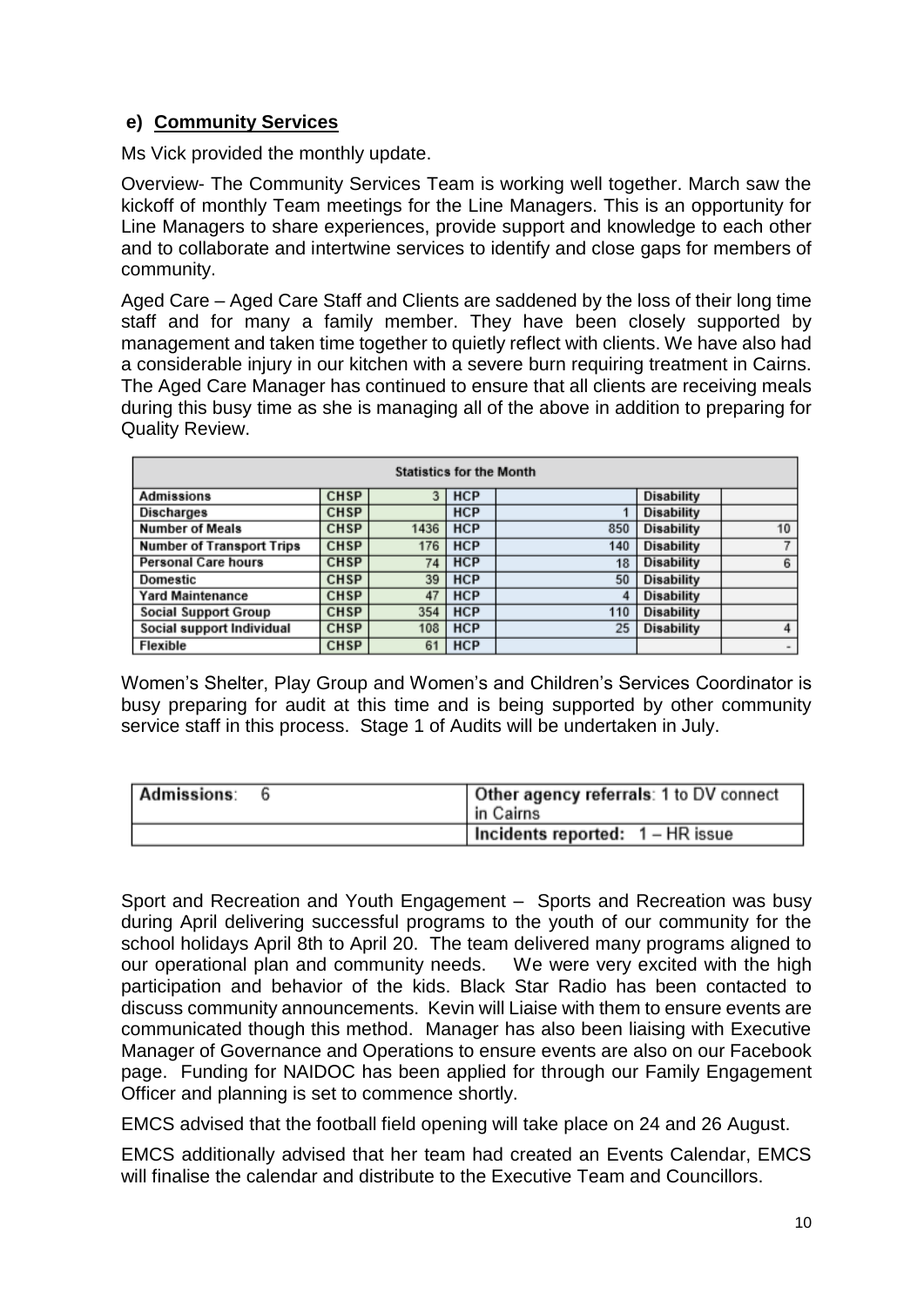#### **Action Item**

EMCS to advise community of footy field opening and distribute events calendar once confirmed.

### **Action Item**

EMCS to check the funding conditions for the purpose of the play group containers

## **f) Human Resources**

Ms Delaney provided the monthly update

#### **Executive Summary**

Staff numbers: 124

Current advertised Vacancies: 6

Current Workers Compensation Claims: 1

Key Details Sadly, two staff members passed away during April; one from Aged Care and one from the Accommodation Centre. Both were valued long time employees of Council.

The PA has resigned and the role is currently being filled in an acting capacity until the role is filled fulltime

- Current vacancies:
	- $\circ$  Community Police re-advertised
	- o Bakery Assistant o Carpenter
	- $\circ$  Traineeship Essential Services Officer Interviews scheduled
	- o Animal Management Officer Interviews scheduled
	- $\circ$  Groundsperson Swimming Pool and Recreation Precinct Interviews scheduled
- New Appointments:
	- o Chief Executive Officer Gary Uhlmann commenced 13 May 2019
	- o Post Office Assistant Teddy Bernard commenced 17 April 2019
- Staffing:

o Current staffing numbers by Department (vacant positions in brackets)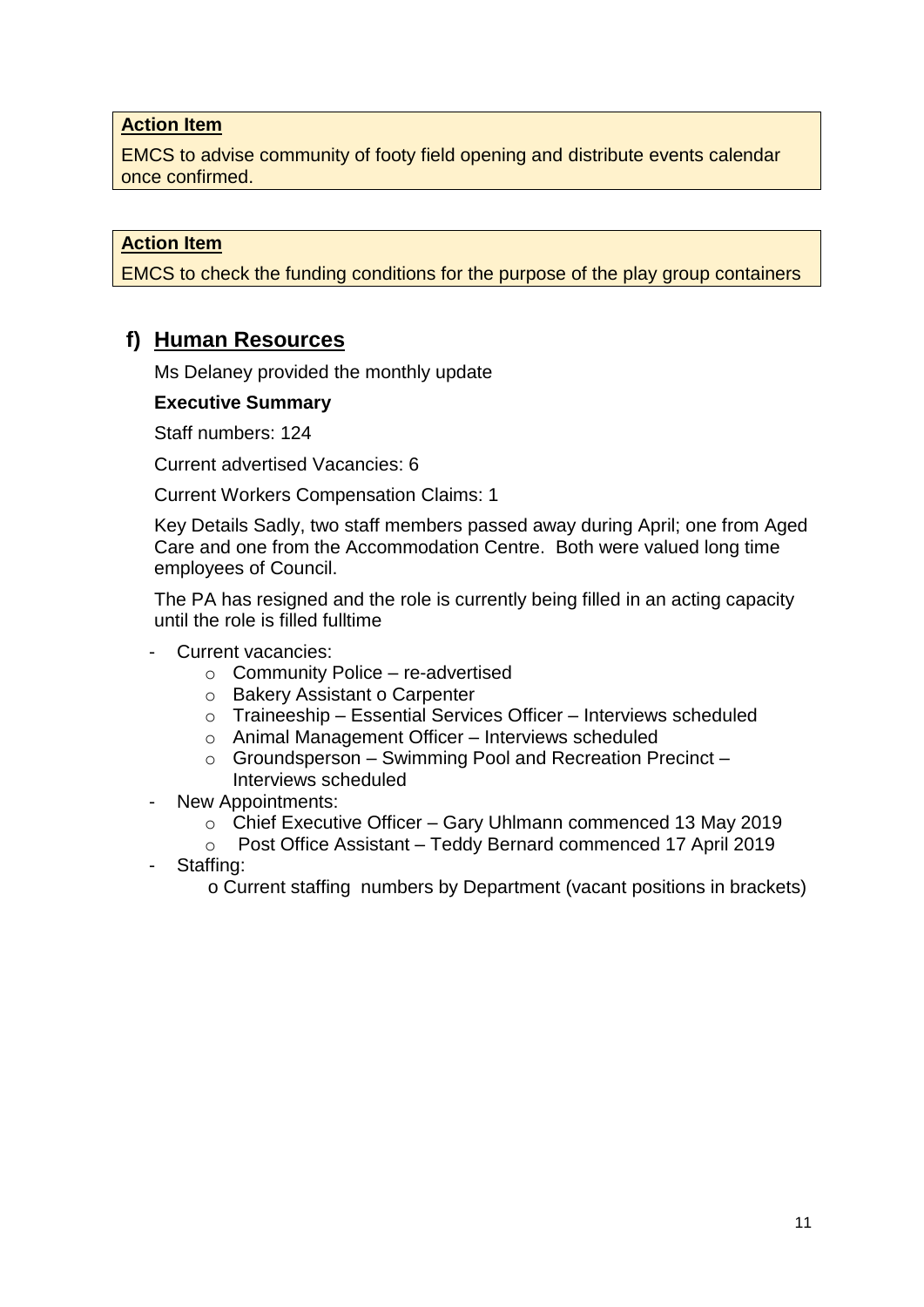| <b>Executive</b>                                           | 6(1) | Airport                             | 3    |
|------------------------------------------------------------|------|-------------------------------------|------|
| Kowanyama Admin                                            | 3    | <b>Bakery</b>                       | 1(1) |
| <b>Cairns Admin</b>                                        | 7    | <b>Post Office</b>                  | 2    |
| <b>Building Services</b>                                   | 9(1) | Accommodation                       | 6    |
| Roads                                                      | 5    | <b>Radio Station</b>                | 2    |
| <b>Centrelink</b>                                          | 1    | <b>Women's Shelter</b>              | 4.5  |
| <b>Community Police</b>                                    | 1(1) | <b>Child Care</b>                   | 4.5  |
| Electrical                                                 | 1    | <b>Multipurpose Centre</b>          | 14   |
| <b>Essential Services</b>                                  | 5(2) | <b>Aged Care Facility</b>           | 16   |
| <b>Purchase Store</b>                                      | 4    | Environmental Health/Animal Control | 1(1) |
| Workshop                                                   | 5    | <b>Land And Sea Office</b>          | 9    |
| <b>Parks and Gardens</b><br><b>Including Market Garden</b> | 14   |                                     |      |
|                                                            |      |                                     |      |

Training:

| <b>Online Fraud Awareness</b><br>Certificate III Horticulture<br>Cert III - Cleaning<br>4wd Training<br>Forklift | Microsoft Office and Excel<br>$\circ$<br><b>Project Management</b><br>$\circ$<br><b>Remote Solar Installations</b><br>$\circ$<br>Management & Leadership<br>$\circ$<br>Training |
|------------------------------------------------------------------------------------------------------------------|---------------------------------------------------------------------------------------------------------------------------------------------------------------------------------|
|------------------------------------------------------------------------------------------------------------------|---------------------------------------------------------------------------------------------------------------------------------------------------------------------------------|

## **6) Agenda Reports**

### **6a) Corporate Structure- Grants and Business Development (CEO)**

Mr Uhlmann presented the report.

Currently Grants and Business Development reports to the Executive Manager Infrastructure, Works and Projects.

The Executive Manager Infrastructure Works and Projects has highlighted that it may be more appropriate for the position to report to a different area as it is not a position that would usually report to an infrastructure function.

The Chief Executive Officer has considered the request and recommends that the Grants and Business Development Manager reports to the Office of the CEO on a temporary basis until there is further consideration of the Corporate Structure.

| RESOLUTION - That council endorse the<br>revised corporate structure with grants and<br>business development reporting to the office<br>of the Chief Executive Officer | <b>Moved Cr Fry</b><br><b>Seconded Cr Teddy</b> |
|------------------------------------------------------------------------------------------------------------------------------------------------------------------------|-------------------------------------------------|
|                                                                                                                                                                        | <b>MOTION CARRIED,</b>                          |
|                                                                                                                                                                        | <b>All in Favour</b>                            |